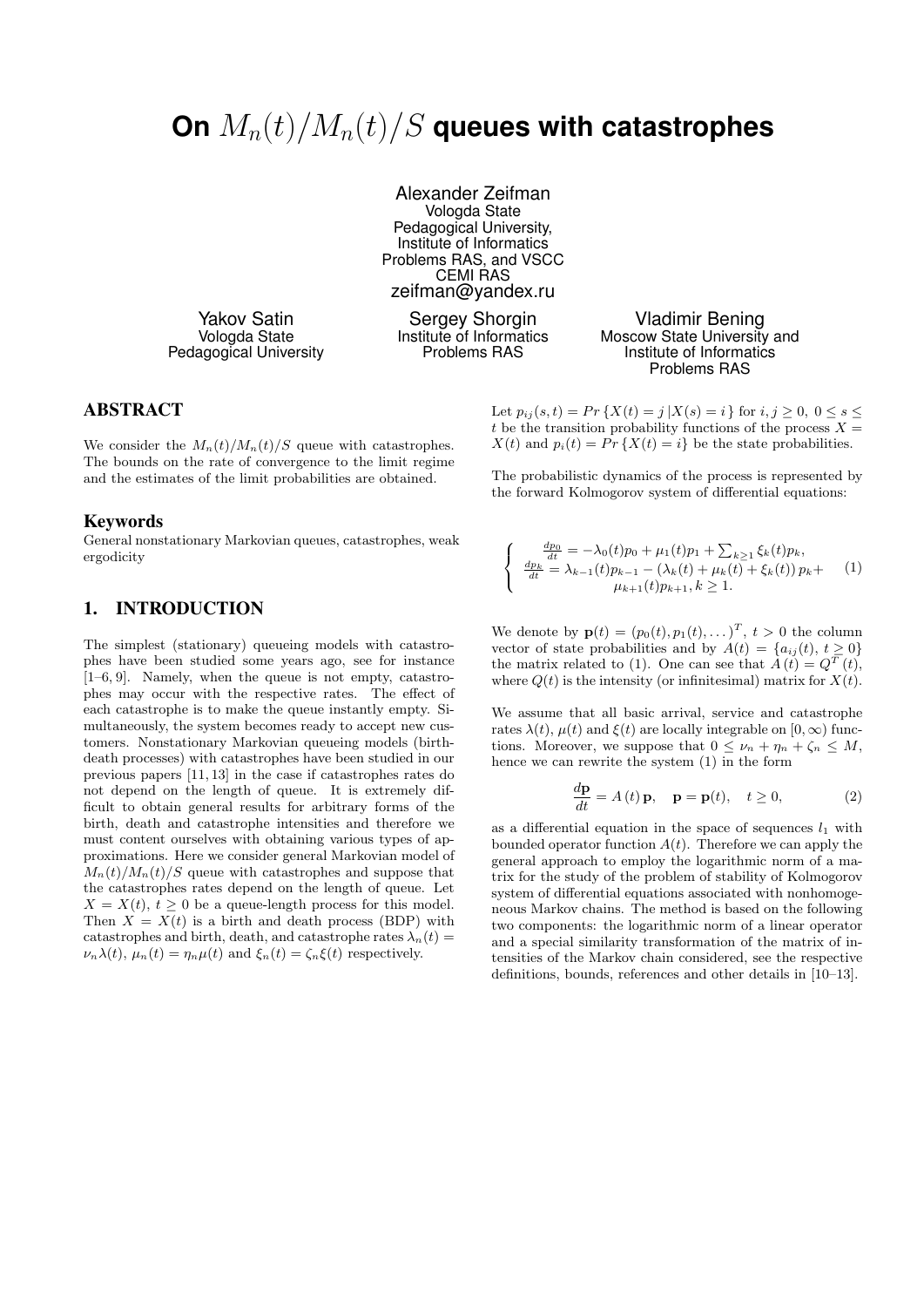# 2. WEAK ERGODICITY AND RELATED BOUNDS

We first consider some definitions.

DEFINITION 1. A Markov chain  $X(t)$  is called weakly ergodic, if  $\|\mathbf{p}^*(t) - \mathbf{p}^{**}(t)\| \to 0$  as  $t \to \infty$  for any initial conditions  $\mathbf{p}^*(0), \mathbf{p}^{**}(0)$ , where  $\|\mathbf{x}\|$  is l<sub>1</sub>-norm.

Here  $\mathbf{p}^*(t)$  and  $\mathbf{p}^{**}(t)$  are the respective solutions of (2) and  $\|\mathbf{x}\|_{l_1} = \|\mathbf{x}\|_1 = \sum_i |x_i|.$ 

Put  $E_k(t) = E\left\{X(t) | X(0) = k\right\}$  (then the respective initial condition of system (2) is the  $k - th$  unit vector  $\mathbf{e}_k$ ).

DEFINITION 2. Let  $X(t)$  be a Markov chain. Then  $\varphi(t)$ is called the limiting mean of  $X(t)$  if

$$
\lim_{t \to \infty} (\varphi(t) - E_k(t)) = 0
$$

for any k.

We study the ergodic properties of the queue-length process for the following important situations:

- (i) essential catastrophe rates for any queue length;
- (ii) sufficiently large service rates;

(iii) large arrival rates, and essential rates of catastrophes if the length of queue is proportional to a positive integer number.

In all of these cases we obtain weak ergodicity of  $X(t)$  with sufficiently sharp explicit bounds on the speed of convergence and an existence of the limiting mean.

The results of next theorems are formulated in terms of the auxiliary sequences  $\{d_i\}$ , which do not possess any probabilistic meaning. A detailed analysis of their properties is given in [7], see also [8]. We note that they are a sort of counterpart of the Lyapunov functions.

Let  $\{d_i\}, i \geq 1, d_{-1} = d_0 = 1$ , be a sequence of positive numbers. Put

$$
\alpha_{k}(t) = \lambda_{k}(t) + \mu_{k+1}(t) + \xi_{k+1}(t) -
$$
  

$$
\frac{d_{k+1}}{d_{k}} \lambda_{k+1}(t) - \frac{d_{k-1}}{d_{k}} \mu_{k}(t), \quad k \ge 0,
$$
 (3)

and

$$
\alpha(t) = \inf_{k \geq 0} \alpha_k(t). \tag{4}
$$

Firstly we consider the following general statement.

THEOREM 1. Let a process with rates  $\lambda_k(t)$ ,  $\mu_k(t)$ , and  $\xi_k(t)$  be given. Let us assume that there exists a sequence  ${d_i}$  such that  $d = \inf_{i>1} d_i > 0$ , and

$$
\int_{0}^{\infty} \alpha(t) dt = +\infty.
$$
 (5)

Then  $X(t)$  is weakly ergodic, and the following bound holds:

$$
\|\mathbf{p}^*(t) - \mathbf{p}^{**}(t)\|_1 \le \frac{4}{d} e^{-\int_0^t \alpha(\tau) d\tau} \sum_{i \ge 1} g_i |p_i^*(0) - p_i^{**}(0)|, \tag{6}
$$
  
for any  $t \ge 0$ , where  $g_i = \sum_{k \ge 0}^{i-1} d_k$ .

**Proof.** The property  $\sum_{i=0}^{\infty} p_i(t) = 1$  for any  $t \geq s$  allows to put  $p_0(t) = 1 - \sum_{i \geq 1} p_i(t)$  (for ordinary BDP see this way of study, for instance, in  $(7, 10)$ , then we obtain the following system from (2)

$$
\frac{d\mathbf{z}(t)}{dt} = B(t)\mathbf{z}(t) + \mathbf{f}(t),\tag{7}
$$

where  $\mathbf{z}(\mathbf{t}) = (p_1(t), p_2(t), \dots)^T$ ,  $\mathbf{f}(\mathbf{t}) = (\lambda_0(t), 0, 0, \dots)^T$ ,  $B(t) = (b_{ij}(t))_{i,j=1}^{\infty}$  and

$$
b_{ij} = \begin{cases}\n-(\lambda_0 + \lambda_1 + \mu_1 + \xi_1), & \text{if } i = j = 1, \\
\mu_2 - \lambda_0, & \text{if } i = 1, j = 2, \\
-\lambda_0, & \text{if } i = 1, j > 2, \\
-(\lambda_j + \mu_j + \xi_j), & \text{if } i = j > 1, \\
\mu_j, & \text{if } i = j - 1 > 1, \\
\lambda_j, & \text{if } i = j + 1 > 1, \\
0, & \text{otherwise}\n\end{cases}
$$
\n(8)

This is a linear non-homogeneous differential system the solution of which can be written as

$$
\mathbf{z}(t) = V(t,0)\mathbf{z}(0) + \int_0^t V(t,\tau)\mathbf{f}(\tau) d\tau, \qquad (9)
$$

where  $V(t, z)$  is the Cauchy operator of (7), see [8]. Recall that the Cauchy operator is defined as follows:

$$
V(t,s) = I + \int_{s}^{t} B(t_1) dt_1 + \int_{s}^{t} B(t_1) \int_{s}^{t_1} B(t_2) dt_2 dt_1 + \dots,
$$

and  $V(t,s) = e^{(t-s)B}$  for the case of stationary process  $(B(t) \equiv B).$ 

Consider the matrix

$$
D = \left(\begin{array}{cccc} d_1 & d_1 & d_1 & \cdots \\ 0 & d_2 & d_2 & \cdots \\ 0 & 0 & d_3 & \cdots \\ \vdots & \vdots & \ddots & \ddots \end{array}\right) (10)
$$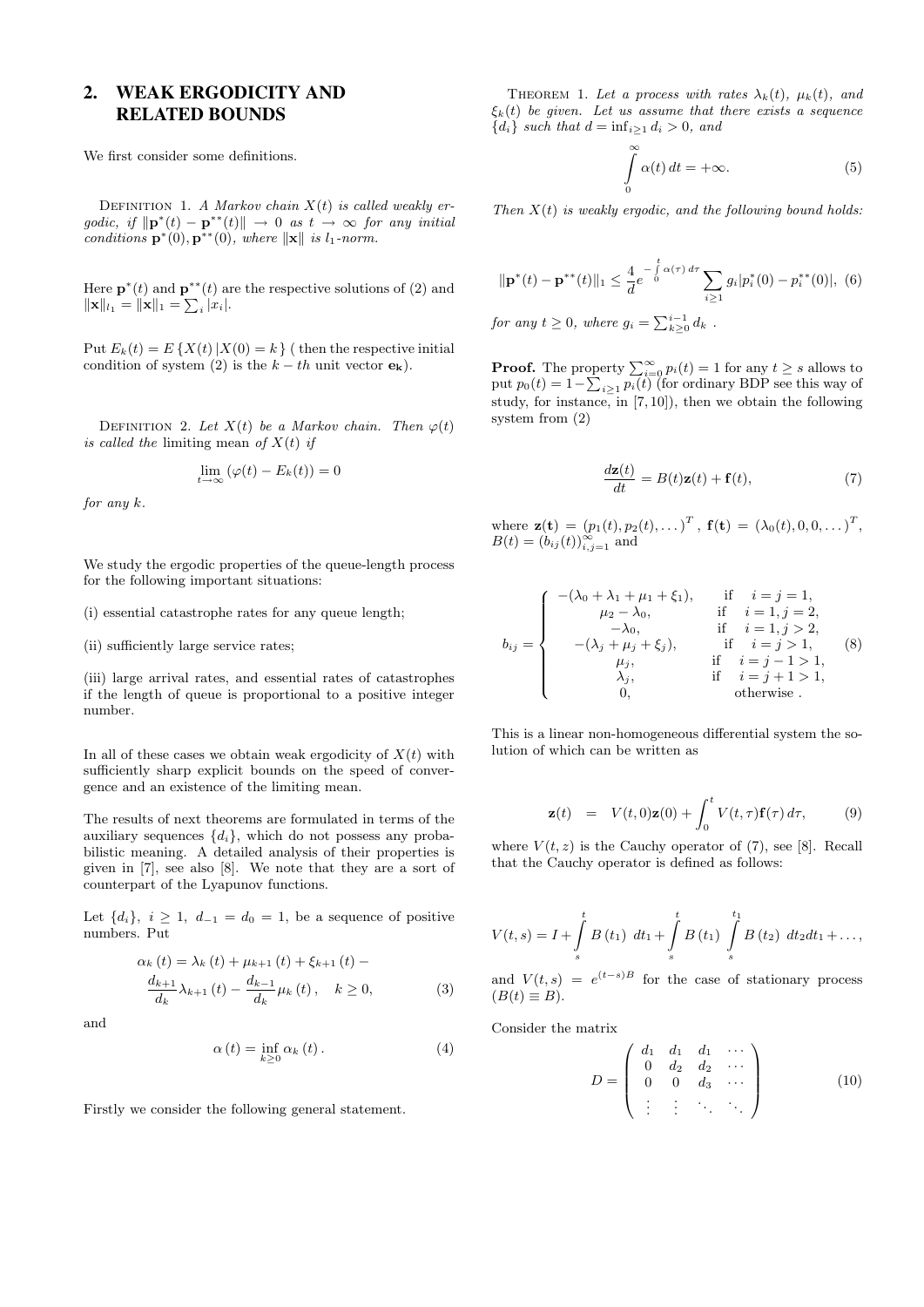and the space of sequences

$$
\ell_{1D} = \{ \mathbf{z} = (p_1, p_2, \ldots) : ||\mathbf{z}||_{1D} = ||D\mathbf{z}||_1 < \infty \}, \qquad (11)
$$

as in [10], where  $d_i$  are some positive numbers.

We have

$$
D^{-1} = \begin{pmatrix} d_1^{-1} & -d_2^{-1} & 0 & \cdots \\ 0 & d_2^{-1} & -d_3^{-1} & 0 & \cdots \\ \vdots & 0 & \ddots & \vdots & \ddots \\ \vdots & \vdots & \ddots & \ddots & \ddots \end{pmatrix}.
$$

Applying this transformation to the matrix  $B(t)$  in (7), we arrive to the matrix  $DB(t)D^{-1} = (b_{ij}^1(t))_{i,j=1}^{\infty}$ , where

$$
b_{ij}^{1} = \begin{cases} -(\lambda_{j-1} + \mu_{j} + \xi_{j}), & \text{if } i = j, \\ \frac{d_{i-1}}{d_{i}} \mu_{i}, & \text{if } i = j - 1, \\ \frac{d_{j-1}}{d_{j}} \lambda_{j}, & \text{if } i = j + 1, \\ 0, & \text{otherwise.} \end{cases}
$$
(12)

Now we can study BDP with catastrophes using the logarithmic norm and related bounds, see definitions and detail discussion in  $[7, 8, 10]$ .

We recall that the logarithmic norm of operator function is defined as the following limit:

$$
\gamma(B) = \lim_{h \to +0} \frac{\|I + B(t)h\| - 1}{h},
$$

particularly,  $\gamma(B)_1 = \sup_i \left( b_{ii} + \sum_{j \neq i} |b_{ji}| \right)$ . The respective bound for Cauchy operator  $V(t, s)$  holds:

$$
||V(t,s)|| \leq e^{\int\limits_{s}^{t} \gamma(\tau) d\tau},
$$

see for instance [8, 10].

We have now the following bound of the logarithmic norm  $\gamma(B(t))$  in  $l_{1D}$ :

$$
\gamma(B)_{1D} = \gamma(DB(t)D^{-1})_1 =
$$
  
\n
$$
\sup_{i\geq 0} \left( \frac{d_{i+1}}{d_i} \lambda_{i+1}(t) + \frac{d_{i-1}}{d_i} \mu_i(t) - (13) \right)
$$
  
\n
$$
(\lambda_i(t) + \mu_{i+1}(t) + \xi_{i+1}(t))) = \sup(-\alpha_k(t)) = -\alpha(t),
$$

in accordance with (3). Hence

$$
||V(t,s)||_{1D} \leq e^{\int\limits_{s}^{t} \gamma(\tau) d\tau}.
$$

Therefore the following inequality holds:

$$
\|\mathbf{p}^*(t) - \mathbf{p}^{**}(t)\|_{1D} \le e^{-\int\limits_{s}^{t} \alpha(\tau) d\tau} \|\mathbf{p}^*(s) - \mathbf{p}^{**}(s)\|_{1D}. \tag{14}
$$

Consider  $\ell_1$  and  $\ell_{1D}$  norms of a vector  $\mathbf{z} = (z_1, z_2, \dots)^T$ , then

$$
d\|\mathbf{z}\|_1 \leq \sum_{i\geq 1} d_i z_i = d_1 \left( \left| \sum_{i\geq 1} z_i + \sum_{i\geq 2} -z_i \right| \right) + d_2 \left( \left| \sum_{i\geq 2} z_i + \sum_{i\geq 3} -z_i \right| \right) + \cdots \leq
$$
\n
$$
d_1 \left| \sum_{i\geq 1} z_i \right| + 2d_2 \left| \sum_{i\geq 2} z_i \right| + \cdots \leq 2 \|\mathbf{z}\|_{1D}.
$$
\n
$$
(15)
$$

On the other hand,  $\|\mathbf{p}^* - \mathbf{p}^{**}\|_1 \leq 2\|\mathbf{z}\|_1$  for any  $\mathbf{p}^*, \mathbf{p}^{**}$  and corresponding z. Thereby we prove our claim is true.

COROLLARY 1. Let, in addition, the numbers  $d_i$  grow sufficiently fast so that  $inf_{k\geq 1}$  $\frac{d_k}{k} = \omega > 0$ . Then  $X(t)$  has the limiting mean, say  $\phi(t)$ , and the following bound holds:

$$
|\phi(t) - E_k(t)| \le \frac{4}{d\omega} e^{-\int\limits_0^t \alpha(\tau) d\tau} ||\mathbf{p}(0) - \mathbf{e_k}||_{1D}.
$$
 (16)

Moreover, Theorem 1 gives us the explicit bounds for the limiting regime and limiting mean of  $X(t)$ .

Theorem 2. Let the assumptions of Theorem 1 be satisfied. Then the following bounds hold:

$$
\liminf_{t \to \infty} \Pr(X(t) < k) \geq \tag{17}
$$
\n
$$
1 - \frac{d_1 \nu_0}{\sum_{j=1}^k d_j} \limsup_{t \to \infty} \int_0^t \lambda(u) e^{-\int_u^t \alpha(\tau) d\tau} du,
$$

and

$$
\limsup_{t \to \infty} E_{\mathbf{p}}(t) \le \frac{\nu_0}{W} \limsup_{t \to \infty} \int_0^t \lambda(u) e^{-\int_u^t \alpha(\tau) d\tau} du, \quad (18)
$$
\n
$$
\text{where } W = \inf_{k \ge 1} \frac{\sum_{i=1}^k d_i}{k}.
$$

#### Proof.

We have for any solution of (7) in 1D-norm

$$
\|\mathbf{z}(t)\| = \|V(t,0)\mathbf{z}(0) + \int_0^t V(t,z)\mathbf{f}(z) dz\| \le
$$
  

$$
e^{-\int_0^t \alpha(\tau) d\tau} \|\mathbf{z}(0)\| + d_1 \nu_0 \int_0^t \lambda(u) e^{-\int_u^t \alpha(\tau) d\tau} du,
$$
 (19)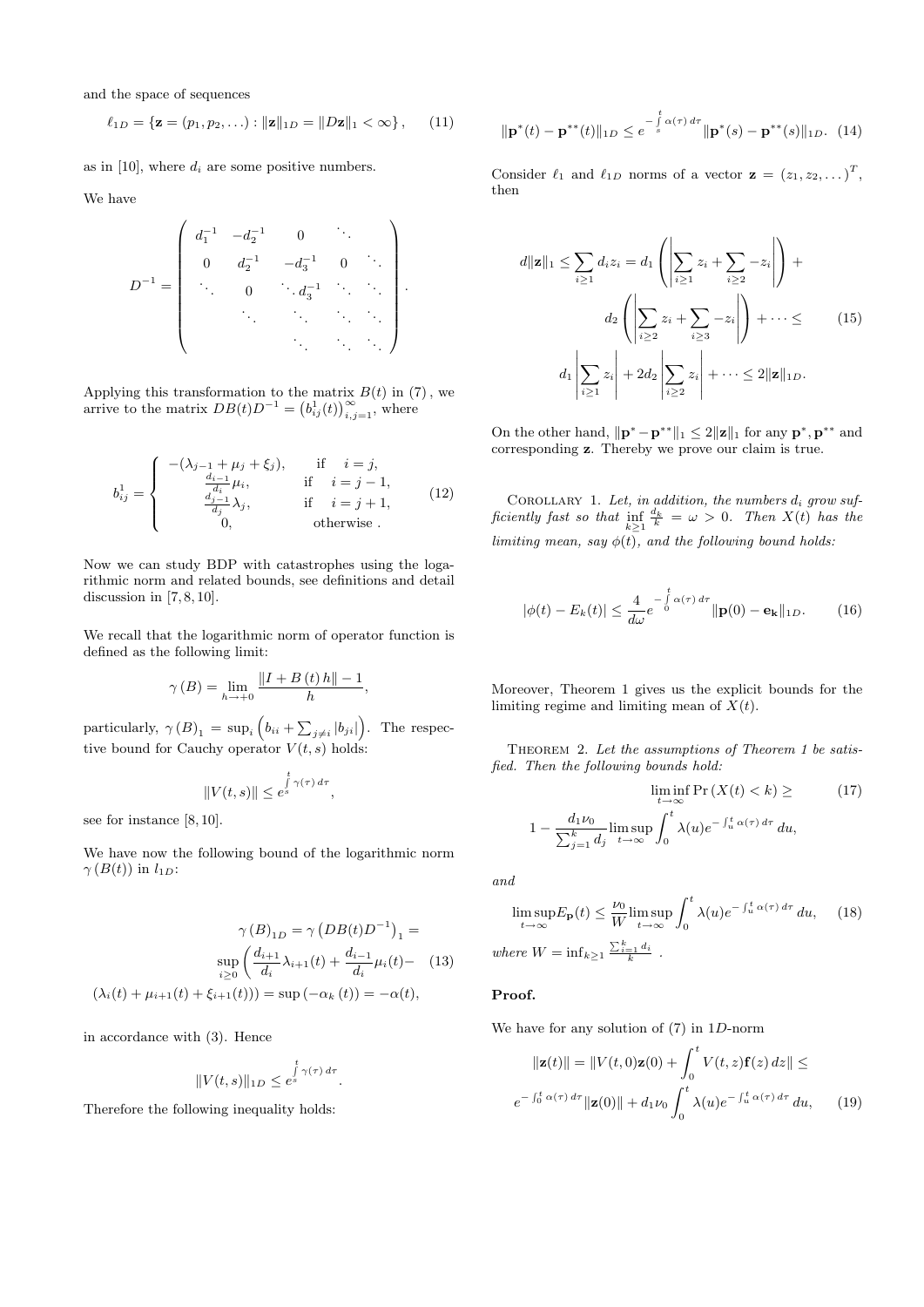hence

$$
\limsup_{t \to \infty} \|\mathbf{z}(t)\|_{1D} \le
$$

$$
d_1 \nu_0 \limsup_{t \to \infty} \int_0^t \lambda(u) e^{-\int_u^t \alpha(\tau) d\tau} du.
$$
 (20)

We consider only nonnegative solutions of (7), then

$$
\|\mathbf{z}\|_{1D} = \|D\mathbf{z}\| = d_1p_1 + (d_1 + d_2)p_2 + \dots,
$$
 (21)

and therefore

$$
\sum_{i\geq k} p_i \leq \frac{1}{\sum_{j=1}^k d_j} \left( \sum_{j=1}^k d_j p_k + \dots \right) \leq \frac{1}{\sum_{j=1}^k d_j} ||\mathbf{z}||_{1D},\tag{22}
$$

now

$$
\limsup_{t \to \infty} \sum_{i \ge k} p_k(t) \le \tag{23}
$$
\n
$$
\frac{d_1 \nu_0}{\sum_{j=1}^k d_j} \limsup_{t \to \infty} \int_0^t \lambda(u) e^{-\int_u^t \alpha(\tau) d\tau} du,
$$

and we obtain (17).

Finally, bound (18) follows from the inequality

$$
\sum_{k\geq 1} k p_k \leq \frac{1}{W} \sum_{k\geq 1} \sum_{j=1}^k d_j p_k = \frac{1}{W} ||\mathbf{z}||_{1D}.
$$
 (24)

THEOREM 3. Let under assumptions of the previous Corollary all intensities be 1-periodic functions of t. Then there exists 1-periodic limiting regime, say  $\pi(t) = (\pi_0(t), \pi_1(t), \dots)^T$ , and the respective 1-periodic limiting mean  $\phi(t) = \sum_{k} k \pi_k(t)$ . Moreover, the following bounds hold:

$$
\|\mathbf{p}(t) - \pi(t)\|_{1} \leq 4e^{-\int_{0}^{t} \alpha(\tau) d\tau} \|\mathbf{p}(0) - \pi(0)\|_{1D}, \qquad (25)
$$

$$
|\phi(t) - E_k(t)| \le \frac{4}{d\omega} e^{-\int\limits_0^t \alpha(\tau) d\tau} ||\pi(0) - \mathbf{e_k}||_{1D}.
$$
 (26)

#### 3. APPLICATIONS OF THEOREM 1

Consider firstly the situation (i): essential catastrophe rates for any queue length.

THEOREM 4. Let the intensities of birth, death and catastrophes be such that the sequence  $\{\eta_n\}$  is increasing, the sequence  $\{\nu_n\}$  is decreasing,  $\inf_n \zeta_n = \zeta > 0$  and moreover, let there exist  $\varepsilon > 0$  such that

$$
\int_0^\infty \left(\zeta \xi(t) - \varepsilon \nu_0 \lambda(t)\right) dt = +\infty. \tag{27}
$$

Then queue-length process  $X(t)$  is weakly ergodic and has the limiting mean. Moreover, choosing the limiting regime  $\pi(t)$ and limiting mean  $\phi(t)$ , corresponding to the initial condition  $X(0) = 0$ , we have the following bounds:

$$
\|\mathbf{p}(t)-\pi(t)\|_{1} \leq 4\left(1+\varepsilon\right)^{k}\varepsilon^{-1}e^{-\int\limits_{0}^{t}(\zeta\xi(\tau)-\varepsilon\nu_{0}\lambda(\tau))\,d\tau},\quad(28)
$$

and

$$
|E_k(t) - E_0(t)| \le \frac{4\left(1+\varepsilon\right)^k}{\varepsilon \omega} e^{-\int\limits_0^t (\zeta \xi(\tau) - \varepsilon \nu_0 \lambda(\tau)) d\tau}, \quad (29)
$$

for any  $X(0) = k$ .

**Proof.** Put  $d_{-1} = d_0 = 1$ ,  $d_{k+1} = (1 + \varepsilon)d_k$ ,  $k \ge 0$ . Then we obtain the following bound:

$$
\alpha_{k}(t) = \lambda_{k}(t) + \mu_{k+1}(t) + \xi_{k+1}(t) -
$$

$$
\frac{d_{k+1}}{d_{k}} \lambda_{k+1}(t) - \frac{d_{k-1}}{d_{k}} \mu_{k}(t) \geq (30)
$$

$$
(\nu_{k} - (1+\varepsilon)\nu_{k+1})\lambda(t) + \left(\eta_{k+1} - \frac{1}{1+\varepsilon}\eta_{k}\right)\mu(t) +
$$

$$
\zeta\xi(t) \geq \zeta\xi(t) - \varepsilon\nu_{k}\lambda(t).
$$

Then our claim follows from (6) and (16).

Situation (ii): sufficiently large service rates.

THEOREM 5. Let the intensities of birth, death and catastrophes be such that the sequence  $\{\eta_n\}$  is increasing, the sequence  $\{\nu_n\}$  is decreasing and let moreover, there exist  $\varepsilon > 0$ such that

$$
\int_0^\infty \left(\eta_1 \mu(t) - (1+\varepsilon) \nu_0 \lambda(t)\right) dt = +\infty.
$$
 (31)

Then queue-length process  $X(t)$  is weakly ergodic and has the limiting mean. Moreover, choosing the limiting regime  $\pi(t)$ and limiting mean  $\phi(t)$ , corresponding to the initial condition  $X(0) = 0$ , we have the following bounds:

$$
\|\mathbf{p}(t)-\pi(t)\|_{1} \leq 4\left(1+\varepsilon\right)^{k}\varepsilon^{-1}e^{-\frac{\varepsilon}{1+\varepsilon}\int_{0}^{t}(\eta_{1}\mu(\tau)-(1+\varepsilon)\nu_{0}\lambda(\tau))\,d\tau},\tag{32}
$$

and

$$
|E_k(t) - E_0(t)| \le \frac{4\left(1+\varepsilon\right)^k}{\varepsilon \omega} e^{-\frac{\varepsilon}{1+\varepsilon} \int_0^t (\eta_1 \mu(\tau) - (1+\varepsilon)\nu_0 \lambda(\tau)) d\tau},
$$
  
for any  $X(0) = k$ : (33)

**Proof.** Put again  $d_{-1} = d_0 = 1$ ,  $d_{k+1} = (1 + \varepsilon)d_k$ ,  $k \geq 0$ . Then we have the following bound: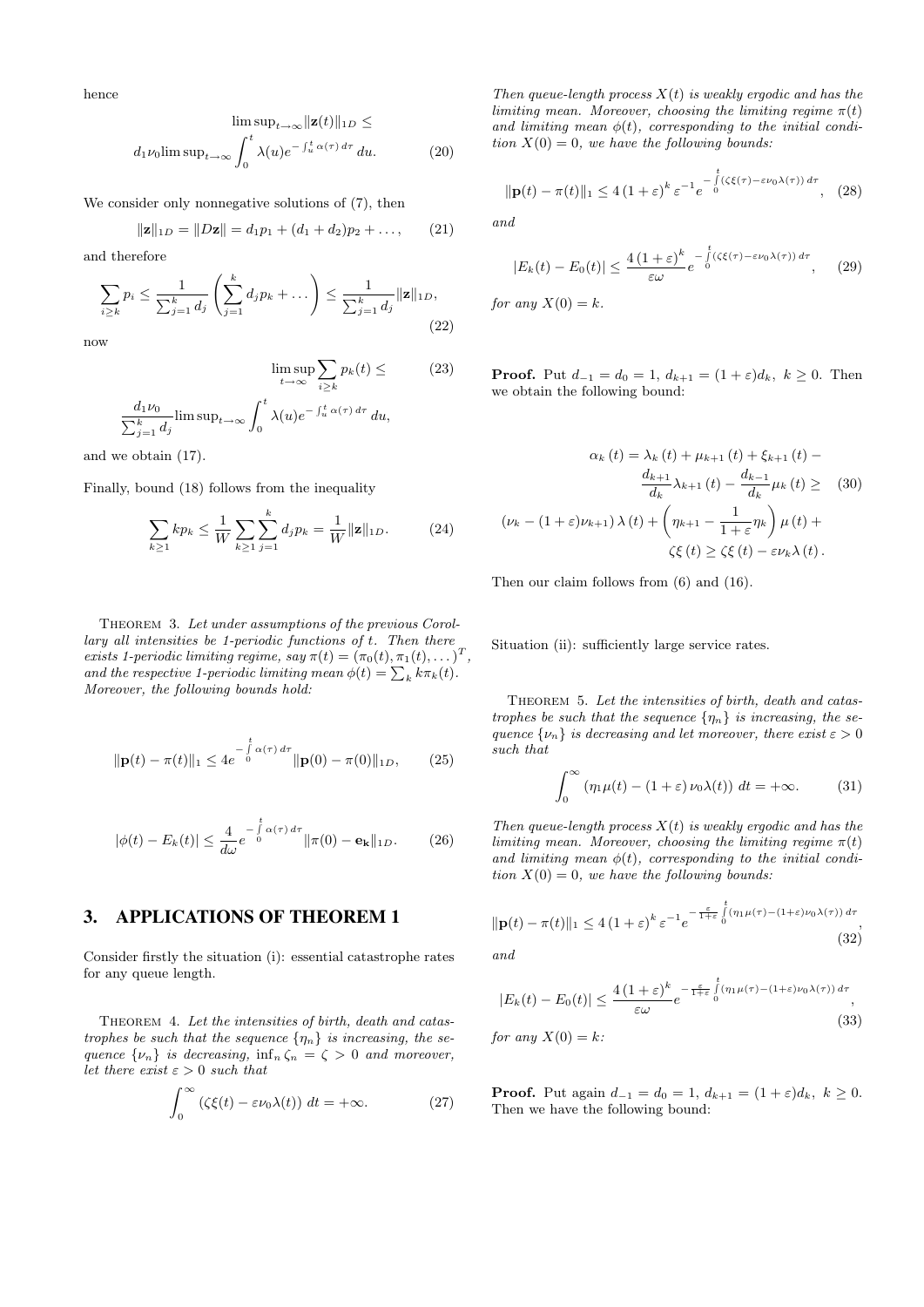$$
\alpha_{k}(t) = \lambda_{k}(t) + \mu_{k+1}(t) + \xi_{k+1}(t)
$$

$$
-\frac{d_{k+1}}{d_{k}}\lambda_{k+1}(t) - \frac{d_{k-1}}{d_{k}}\mu_{k}(t) \geq (34)
$$

$$
(\nu_{k} - (1+\varepsilon)\nu_{k+1})\lambda(t) + \left(\eta_{k+1} - \frac{1}{1+\varepsilon}\eta_{k}\right)\mu(t) \geq \frac{\varepsilon}{1+\varepsilon}(\eta_{k}\mu(t) - (1+\varepsilon)\nu_{k}\lambda(t)).
$$

Then our bounds follows from (6) and (16).

Situation (iii): large arrival rates, and essential rates of catastrophes if the length of queue is proportional to a positive integer number.

THEOREM 6. Let the intensities of birth, death and catastrophes be such that the sequence  $\{\eta_n\} \to \eta_\infty$  is increasing, the sequence  $\{\nu_n\} \rightarrow \nu_{\infty}$  is decreasing and let moreover, there exist  $\delta > 0$ , a natural number N such that  $\inf_n \zeta_{nN} =$  $\zeta > 0$  and

$$
\int_0^\infty g(t) \, dt = +\infty,\tag{35}
$$

where

$$
g(t) = \min\left(\zeta\xi(t) - \delta\nu_0\lambda(t) - \delta\eta_\infty\mu(t)\right),
$$
  

$$
\nu_\infty\lambda(t) - (1+\delta)\eta_1\mu(t)\right).
$$
 (36)

Then queue-length process  $X(t)$  is weakly ergodic and has the limiting mean.

#### Proof.

Put now  $d_{-1} = d_0 = 1$ ,  $d_{k+1} = (1 + \varepsilon)^{-1} d_k$ , for  $k \neq iN - 1$ , and  $d_{k+1} = (1+\varepsilon)^N d_k$  if  $k = iN-1$ , where  $\varepsilon < \delta$  is a positive number such that  $(1+\varepsilon)^N - 1 < \delta$ .

We have for  $k \neq iN - 1$  the following estimates:

$$
\alpha_{k}(t) = \lambda_{k}(t) + \mu_{k+1}(t) + \xi_{k+1}(t) -
$$

$$
\frac{d_{k+1}}{d_{k}} \lambda_{k+1}(t) - \frac{d_{k-1}}{d_{k}} \mu_{k}(t) \geq (37)
$$

$$
\left(\nu_{k} - \frac{d_{k+1}}{d_{k}} \nu_{k+1}\right) \lambda(t) + \left(\eta_{k+1} - \frac{d_{k-1}}{d_{k}} \eta_{k}\right) \mu(t) \geq
$$

$$
\frac{\varepsilon}{1+\varepsilon} \left(\nu_{\infty} \lambda(t) - (1+\varepsilon) \eta_{1} \mu(t)\right).
$$

For  $k = iN - 1$  we obtain

$$
\alpha_{k}(t) = \lambda_{k}(t) + \mu_{k+1}(t) + \xi_{k+1}(t) -
$$

$$
\frac{d_{k+1}}{d_{k}}\lambda_{k+1}(t) - \frac{d_{k-1}}{d_{k}}\mu_{k}(t) \geq \left(\nu_{k} - \nu_{k+1}(1+\varepsilon)^{N}\right)\lambda(t) +
$$

$$
(\eta_{k+1} - (1+\varepsilon)\eta_{k})\mu(t) + \zeta\xi(t) \geq (38)
$$

$$
\zeta\xi(t) - \varepsilon\eta_{\infty}\mu(t) - \left((1+\varepsilon)^{N} - 1\right)\nu_{0}\lambda(t).
$$

Finally our claim follows from Theorem 1.

Corollary 2. Let the assumptions of Theorem 6 be fulfilled. Then, choosing the limiting regime  $\pi(t)$  and limiting mean  $\phi(t)$ , corresponding to the initial condition  $X(0) = 0$ . we have the following bounds:

> $\|\mathbf{p}(t) - \pi(t)\|_1 \leq \frac{4g_k}{l}$  $\frac{dg_k}{d}e^{-\int\limits_s^t G(\tau)\,d\tau}$  $(39)$

and

$$
|E_k(t) - E_0(t)| \le \frac{4g_k}{d\omega} e^{-\int\limits_0^t G(\tau) d\tau}, \tag{40}
$$

for any  $X(0) = k$ , where  $d = \min d_k = (1 + \varepsilon)^{-(N-1)}$ ,  $g_k = \sum_{i \leq k-1} d_i$ , and

$$
G(t) = \min\left(\frac{\varepsilon}{1+\varepsilon}\left(\nu_{\infty}\lambda\left(t\right) - \left(1+\varepsilon\right)\eta_{1}\mu\left(t\right)\right),\right.
$$

$$
\zeta\xi\left(t\right) - \varepsilon\eta_{\infty}\mu\left(t\right) - \left(\left(1+\varepsilon\right)^{N} - 1\right)\nu_{0}\lambda\left(t\right)\right).
$$

## 4. EXAMPLE

Consider the queuing model with  $S$  servers, impatient customers and catastrophes. Let  $X(t)$  be the respective queuelength process. Then  $X(t)$  is a birth-death-catastrophes process with arrival rates  $\lambda_n(t) = \frac{\lambda(t)}{\min(n, S)}$ ; service rates  $\mu_n(t) = \min(n, S)\mu(t)$  and catastrophes rates  $\xi_n(t)$ , and we can apply Theorems 4-6 for the study of this process in different situations.

(i). Let  $S = 100$ ,  $\lambda(t) = 240 + \cos 2\pi t$ ,  $\mu(t) = 1 + \sin 4\pi t$ ,  $\xi_n(t) = 100 + \sin 4\pi t, n \ge 1$  be arrival, service and catastrophe rates rates respectively. Then the assumptions of Theorem 4 are fulfilled for  $\varepsilon = 0.4$ , we can apply the approach of [11] and find the limit characteristics approximately with error 10<sup>−</sup><sup>5</sup> as the respective characteristics of truncated process with  $n = 100$  and  $t \in [8.0, 9.0]$ . The corresponding graphs are shown in Figures 1-3.

(ii). Let  $S = 100$ ,  $\lambda(t) = 240 + \cos 2\pi t$ ,  $\mu(t) = 10 + \sin 4\pi t$ ,  $\xi_n(t) = \frac{2+\sin 4\pi t}{n}$ . Then the assumptions of Theorem 5 are fulfilled for  $\varepsilon = 3.0$ , and we find the limit characteristics approximately with error  $10^{-5}$  as the respective characteristics of truncated process with  $n = 65$  and  $t \in [1.5, 2.5]$ . The corresponding graphs are shown in Figures 4-6.

3. Let 
$$
S = 5 \lambda(t) = 240 + \cos 2\pi t
$$
,  $\mu(t) = 1 + \sin 4\pi t$ ,

 $\xi_n(t) = \begin{cases} 0, & \text{if } n \neq 3k, \\ 153 + \sin 4\pi t, & \text{if } n = 3k, \end{cases}$  $153 + \sin 4\pi t$ , if  $n = 3k$ , then the assumptions of Theorem 6 are fulfilled for  $\varepsilon = 0.15$ , and we find the limit characteristics approximately with error  $10^{-4}$  as the respective characteristics of truncated process with  $n = 250$ and  $t \in [6.0, 7.0]$ . The corresponding graphs are shown in Figures 7-9.

One can compare the behavior of the limiting characteristics of the queue-length process in these cases.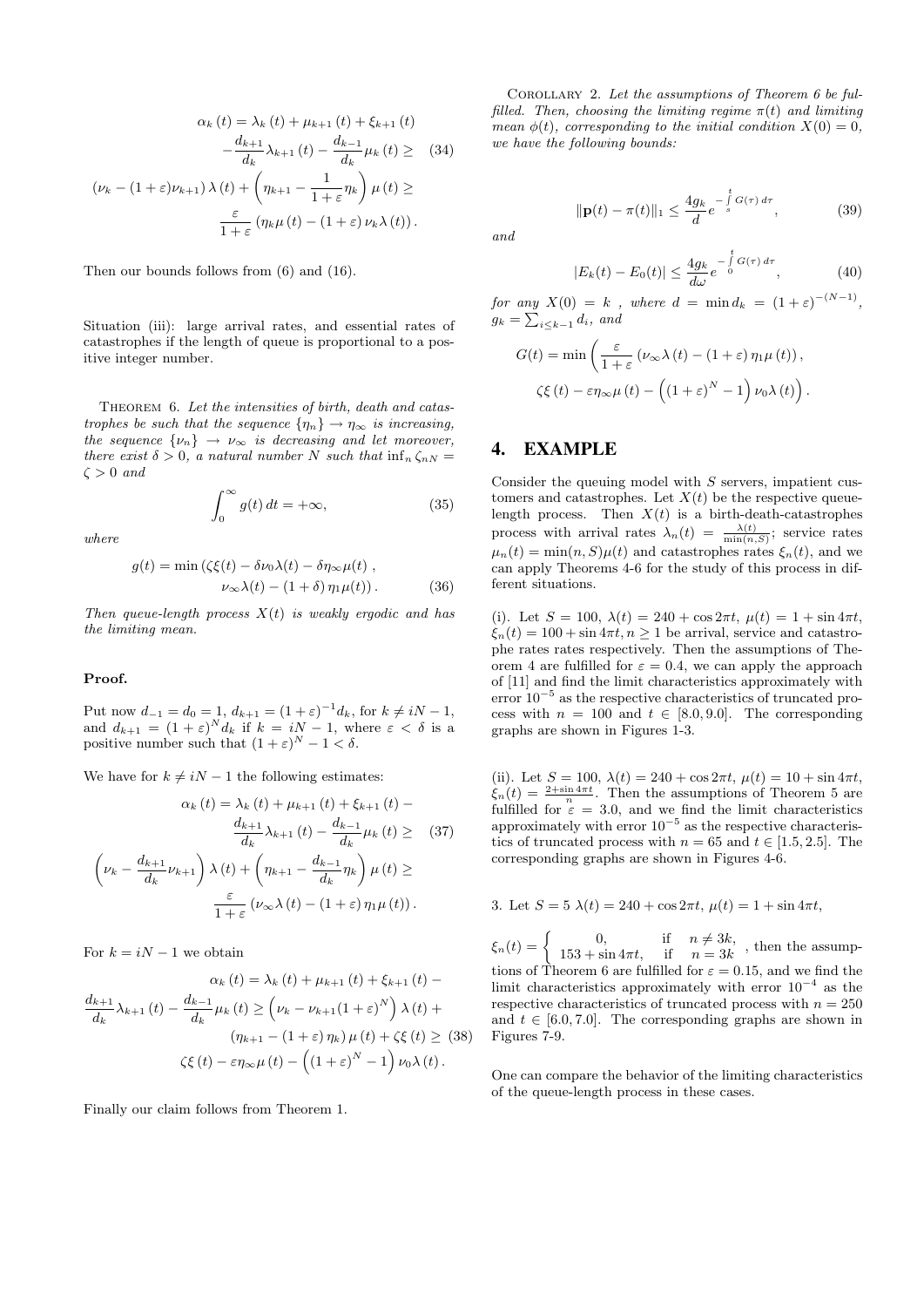### 5. ACKNOWLEDGMENTS

The research has been partially supported by RFBR, grants 09-01-12124, 08-07-00152, 09-07-12032. The authors would like to thank the anonymous referees for helpful comments.

# 6. REFERENCES

- [1] Chen A., Renshaw E. (1997) The M/M/1 queue with mass exodus and mass arrivals when empty. J. Appl. Probab., 34, 192–207.
- [2] Di Crescenzo A., Giorno V., Nobile A.G., Ricciardi L.M. (2003) On the M/M/1 queue with catastrophes and its continuous approximation. Queueing Syst., 43, 329–347.
- [3] Di Crescenzo A., Giorno V., Nobile A.G., Ricciardi L.M. (2008) A note on birth-death processes with catastrophes. Statist. Probab. Lett., 78, 2248–2257.
- [4] Van Doorn E.A., Zeifman A. (2005) Extinction probability in a birth-death process with killing. J. Appl. Probab., 42, 185–198.
- [5] Dudin A., Nishimura S. (1999) A BMAP/SM/1 queueing system with Markovian arrival input of disasters. J. Appl. Probab. 36, 868–881.
- [6] Dudin A., Karolik A. (2001) BMAP/SM/1 queue with Markovian input of disasters and non-instantaneous recovery. Perform. Eval. 45, 19–32.
- [7] Granovsky B, Zeifman A. (2000) The N-limit of spectral gap of a class of birth-death Markov chains. Appl. Stoch. Models in Business and Industry. 16, 235–248.
- [8] Granovsky B., Zeifman A. (2004) Nonstationary queues: Estimation of the rate of convergence. Queueing Syst., 46, 363–388.
- [9] Krishna Kumar B., Arivudainambi D. (2000) Transient solution of an  $M/M/1$  queue with catastrophes. Comput. Math. Appl., 40, 1233–1240.
- [10] Zeifman A., Leorato S., Orsingher E., Satin Ya., Shilova G. (2006) Some universal limits for nonhomogeneous birth and death processes. Queueing Syst., 52, 139–151.
- [11] Zeifman A., Satin Ya., Chegodaev A., Bening V., Shorgin V. (2008) Some bounds for  $M(t)/M(t)/S$ queue with catastrophes. SMCtools-2008.
- [12] Zeifman A.I., Bening V.E., Sokolov I.A. (2008) Continuous-time Markov chains and models. Elex-KM, Moscow.
- [13] Zeifman A.I., Satin Ya.A., Chegodaev A.V. (2009) On nonstationary queueing systems with catastrophes. Informatics and Their Appl., 3, No.1, 47–54.



Figure 1: Situation (i), approximation of the limiting mean



Figure 2: Situation (i), approximation of the limit behavior of  $J_0(t) = Pr(X(t) = 0)$ 



Figure 3: Situation (i), approximation of the limit behavior of  $J_{10}(t) = Pr(X(t) \leq 10)$